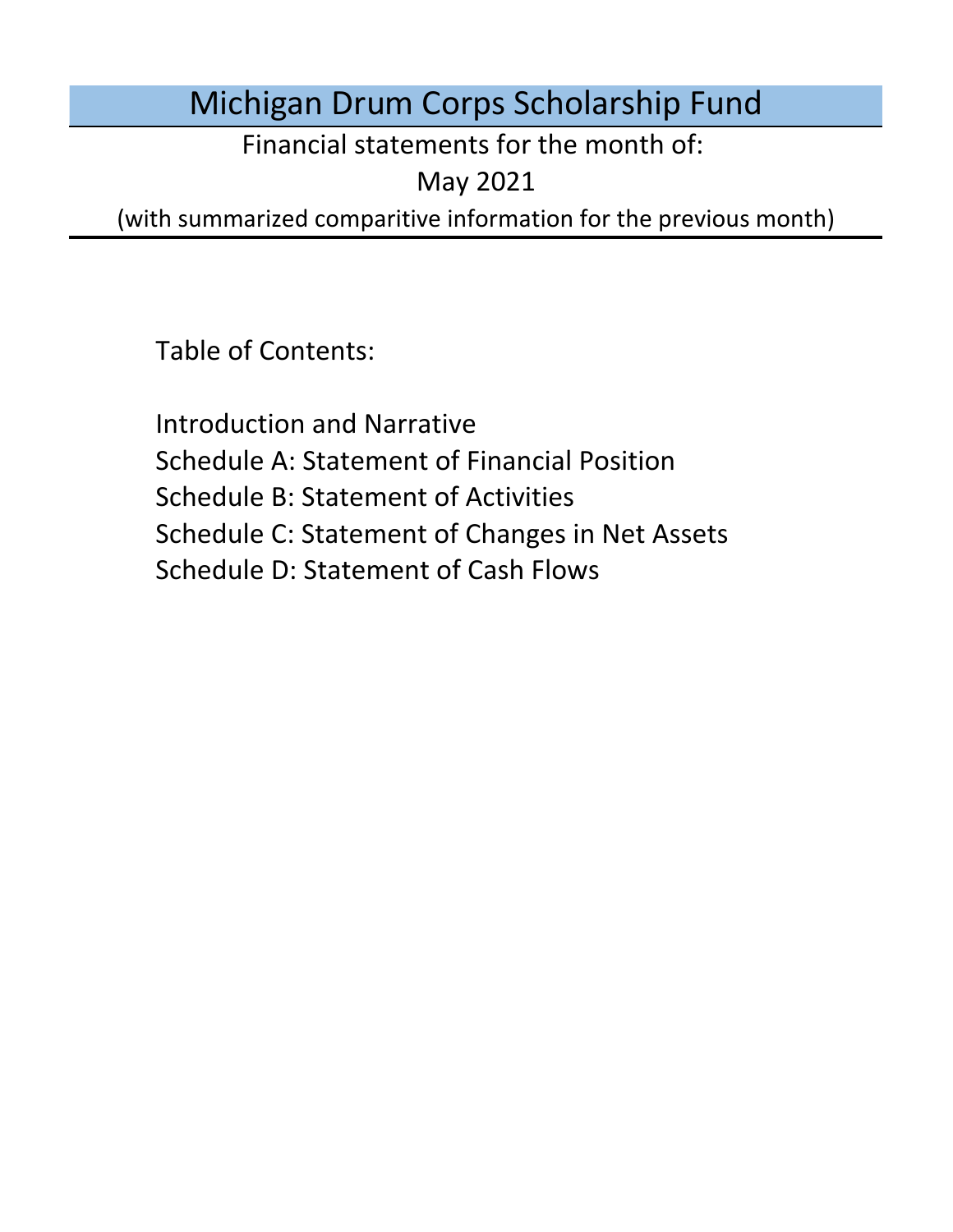### Introduction Introduction Introduction

Introduction<br>May continued last month's encouraging trend in vaccinations against the COVID-19 virus. To date, 42.1% of the Introduction<br>May continued last month's encouraging trend in vaccinations against the COVID-19 virus. To date, 42.1% of the<br>United States population has been fully vaccinated and the FDA has approved Pfizer's vaccine for u 12 to 15 years of age. A total of twenty-seven events (including finals week) have been scheduled for the 2021 season, including nearby events in Indiana, Wisconsin, Ohio, Illinois, and Iowa. As of June  $1<sup>st</sup>$ , Michigan will no longer have Capacity infits outdoors, muoor restrictions will be raised to 50% capacity, and social gatherings will be regulated by<br>venue. On July 1<sup>st</sup> all statewide COVID restrictions will be lifted. Assuming corps follow the protec equined by Brain Borps international, statemes receive vacance, and conditions commute to improve, the ECET<br>season may seem relatively normal this summer. Beason may seem relatively hormal this samment venue. On July 1<sup>st</sup> all statewide COVID restrictions will be lifted. Assuming corps follow the protective measures<br>required by Drum Corps International, students receive vaccines, and conditions continue to improve, the 2  $\mathsf{m}\in\mathbb{R}^n$  and  $\mathsf{m}\in\mathbb{R}^n$ capacity limits outdoors, indoor restrictions will be raised to 50% capacity, and social gatherings will be regulated by assignments, staff feedback, and a webinar series for members. Based on the quality and scale of the quality and scale of the their series for the quality and scale of the their series for the quality and scale of the thei has been fully vaccinated and the FDA has approved Pfizer's vaccine for use in children from<br>total of twenty-seven events (including finals week) have been scheduled for the 2021 season<br>Indiana, Wisconsin, Ohio, Illinois, ging trend in vaccinations against the COVID-19 virus. To date, 42.1% of the coupling waccinated and the FDA has approved Pfizer's vaccine for use in children fro<br>Hy-seven events (including finals week) have been scheduled 2020 season. Virtual events with the winter with summer and ensembles with traditional through the winter and ensembles with traditional media with traditional media with the winter and ensembles with traditional media wit required by Drum Corps International, students receive vaccines, and conditions continue to improve, the 2021 season may seem relatively required by Bruin corps international, students receive vacancy, and conditions continue to improve, the ECET<br>concon may coom relatively normal this summer. Delivery meeting, the board operations for the 2021 season to support Michigan students. season may seem relatively normal this summer.

season may seem relatively normal this summer.<br>Work continues on the Jason Fritz Memorial Scholarship that will be disbursed through the Michigan Drum Corps creation of an endowment for perpetual scholarships). More information will be provided as we receive feedbac<br>from the Fritz family.  $\alpha$  from the Fritz family. The fund under its declared fiscal year. Cash for the fund under its declared fiscal year. Cash for the fund under its declared fiscal year. Cash for the fund under its declared fiscal year. Ca Scholarship Fund. The fund plans to use the existing scholarship application as a base and tailor it for Jason's wife and Scholarship Fund. The fund plans to use the existing scholarship application as a base and tailor it for Jason's wife and<br>family. The fund plans to manage fundraising efforts, disbursements, and investment management decis creation of an endowment for perpetual scholarships). More information will be provided as we receive feedback<br>from the Fritz family. and outreach efforts, and online fundrational, and  $\alpha$  is simulated competition between  $\alpha$  $\ldots$  and the more difficult to find, and an increase  $\ldots$ on the Pfizer and Biontech and Biontech and Biontech and Biontech and Biontech and Covid-19 that was found to be prevent Covid-19 that was found to be a vaccine can did to be a vaccine can did to be a vaccine can did to be bent may seem relatively normal tims summer.<br>The significant positive disputes on the Jason Fritz Memorial Scholarship that will be disbursed through the Michigan Drum Corps<br>olarship Fund. The fund plans to use the existin periodiship randition rand plans to doe the existing scholarship application do a base dha tanor Reforment and<br>family The fund plans to manage fundraising effects, disbursements, and investment management desisions (like t the Crossmen and Characteristic The Collection of Collective and Collective auditions, monthly classes, and receive received the classes.<br>From the Crity family  $\sum_{i=1}^{n}$  respectively. River City Rhythm continues to  $\sum_{i=1}^{n}$  Representation Harmonies and Distant Harmonies and Distant Harmonies and Distant Harmonies and Distant Harmonies and Distant Harmonies and Distant Har platforms forms for manage funditually enoticy dissursements) and investment management decisions (like the Ph creation of an endowment for perpetual scholarships). More information will be provided as we receive feedback<br>from the Eritz family  $T_{\rm C}$  and  $T_{\rm C}$  and  $T_{\rm F}$  diagital platform for video auditions, and private auditions, and private  $T_{\rm C}$ ralled into diameters.<br>ing scholarship applicants, a<br>hips). More informaties.<br>is during May but paid family. The fund plans to manage fundraising efforts, disbursements, and investment management decisions (like the  $m$  onthe board chair has been in contact with all sponsored students from the 2020 season as we prepare for the 2020 season as we prepare for the 2020 season as we prepare for the 2020 season as we prepare for the 2020 s from the Fritz family. The creations (like the creation of an endowment for perpetual  $\mathbf{r}$ 

The scholarship fund received no new applications during May but paid \$315.00 to the Madison Scouts for Kaitlyn Colyer's sponsorship that was approved last month. The board chair has been in contact with all sponsored students from the 2020 season and has confirmed that Abbey Trach is participating with River City Rhythm and Jaden<br>McCallum will be participating with Phantom Regiment. We have received a \$400.00 refund from Legends for Ecl<br>Bennett expense to the business charged to the business are expended to the business are expenses are expenses are expe<br>Bennett's unused scholarship. Crossmen has not responded to refund requests to date. from the 2020 season and has confirmed that Abbey Trach is participating with River City Rhythm and Jaden<br>2008 Web 2011 IncCanum will be participating with Phantom Regiment. We have receive<br>Bennett's unused scholarship. Crossmen has not responded to refund re Bennett's unused scholarship. Crossinen has not res No decisions will be performing with matrion regardent. We have received a problemental non-experies for experience the 2021 season by Drum Corps International and we expect more guidance. The 2021 season by Drum Corps Int former stands of voluntame of vostment has not responded to refund requests to date. McCallum will be participating with Phantom Regiment. We have received a \$400.00 refund from Legends for Echo Bennett's unused scholarship. Crossmen has not responded to refund requests to date. Bennett's unused scholarship. Crossmen has not responded to refund requests to date.

### to increase in February following the recommended disputed disputed disputed disputed disputed disputed disputed  $\mathcal{L}_\text{c}$ Program expenses are expected to increase in future months proportional to donations received. related expenses increased \$1,140 for tuition disbursements during March. Administrative expenses are up the monthly Digital Ocean involvement in the monthly Digital Ocean involvement account. The business checking account of the business checking account of the business checking account. The business checking **Example 2018 Example 2018 Example 2019 Example 2019 Example 2019 EXAMPLE 2019** <u>Patrician received</u> in December and transferred during January. The components of the components of the components of the components of the components of the components of the components of the components of the component receiving a \$400.00 refund from Legends for Echo Bennett's unused scholarship payment but Crossmen has not Financial Recap<br>\$1,735.58

 $\mathbf{A}$  funds are currently restricted by outside donors. All restrictions made by the Board are included under under under under under under under under under under under under under under under under under under under Liquid assets on hand: \$1,735.58  $\,$ 

Liquid assets on nanu. 51,735.58<br>Donations: 4 donations received in May.

Disbursements: 1 program related disbursement during May. 1 program related disbursement has been made this fiscal year. We paid the \$315.00 disbursement for Kaitlyn Colyer to the Madison Scouts in May and it was deposited fiscar year. We paid the \$515.00 disbursement for Kattiyn Colver to the Madison Scouts in May and it was deposited<br>by the corps in June. Prepaid adjustments were made during May for Jaden's and Abbey's sponsorships to reco their 2021 use of last year's sponsorships. The refund received from Legends was deposited in June and reduces our total prepaid tuition balance to \$500 for funds held by Legends for the 2022 season. Einancial Recap<br>
1,735.58<br>
eceived in May.<br>
m related disbursement during May. 1 progress<br>
1,315.00 disbursement for Kaitlyn Colyer to the<br>
moid adjustments were mode during May for Disbursements: 1 program related disbursement during May. 1 program related disbursement has been made this ana received nom<br>Id hy Legends for th total prepaid tuition balance to \$500 for funds held by Legends for the 2022 season. Financial Narrative total prepaid tuition balance to \$500 for funds held by Legends for the 2022 season.

### $t_{\text{inomial} \text{N} \text{ar}-\text{trique}}$ Program related expenses did not change during the month. Administrative expenses are up \$6.00 for the expenses decreased \$900 for tuition sponsorships received preparation sponsorships recollection the preparation term of the preparation of the preparation of the preparation of the preparation of the preparation of the pre  $E$ inancial Narrativo $\overline{\phantom{a}}$ october marked the first month of operations for the fund in our second fiscal year. Cash for the month is  $60$ **Example 2018** Financial Narrative Program relationship relative during December. Administrative expenses are up  $\mathcal{L}$ Financial Narrative Financial Narrative

higher than April. \$205 of the total cash on hand is currently restricted to maintain minimum reserve requirements.  $\frac{m}{\sqrt{m}}$  digital Ocean involves charged to the cancellation of the  $2020$ May marked the eighth month of operations for the fund in our second fiscal year. Cash for the month is \$221.15 Program related expenses decreased \$900 for tuition sponsorships reclassified as prepaid tuition for the  $\frac{1}{2}$  higher than  $\frac{1}{2}$  of the total cash on  $\frac{1}{2}$  of the total cash on  $\frac{1}{2}$ program relation to the set of the total cash on hand is currently restricted to maintain minimum reserve requirements. Another than Anni S205 of the total cash on hand is currently restricted to maintain minimum reserve r higher than April. \$205 of the total cash on hand is currently restricted to maintain minimum reserve requirement higher than December. \$205 of the total cash on hand is currently restricted to maintain minimum reserve  $\mathbf{C}$  of than February.  $\mathbf{C}$  of the total cash on hand is currently restricted to maintain minimum reserves  $\mathbf{C}$ way marked the eighth month of operations for the rand in our second fiscar year. Cash for the month is vezzitib<br>higher than April. \$205 of the total cash on hand is currently restricted to maintain minimum reserve require

Unrestricted Funds in accordance with Generally Accepted Accounting Principles in the United States. Program related expenses increased \$690 during May for the release of 2020 prepaids. Administrative expenses are up \$13.85 for the monthly Digital Ocean invoice and PayPal donation fees. Program related expenses increased \$690 during May for the release of 2020 prepaids. Administrative expenses are Digital Ocean invoice charged to the business checking account and PayPal fees on donations received. up \$13.85 for the monthly Digital Ocean invoice and PayPal donation fees. Program related expenses did not change during December. Administrative expenses are up \$6.00 for the monthly  $\Pr$  related to a not change during March. Administrative expenses are up  $\Gamma$ Appendix marked the second in month of  $600$  during  $M_{\odot}$  for the fundamental  $\epsilon$   $\epsilon$  designations for the month in  $\epsilon$ Program related expenses increased \$690 during May for the release of 2020 prepaids. Administrative expenses are<br>up \$42.85 fanthe manthly Disitel Ocean invaise and PauPal denotion face

No funds are currently restricted by outside donors. All restrictions made by the Board are included under No funds are carrently restricted by outside donors. All restrictions made by the board are included and change Unrestricted Funds in accordance with Generally Accepted Accounting Principles in the United States. United Funds in accordance with Generally Accepted Accepted Accepted Accepted Accepted Accepted Accepted States. No funds are currently restricted by outside donors. All restrictions made by the Board are included under No funds are currently restricted by outside donors. An restrictions made by the board are included di<br>Unrestricted Funds in accordance with Generally Accepted Accounting Principles in the United States.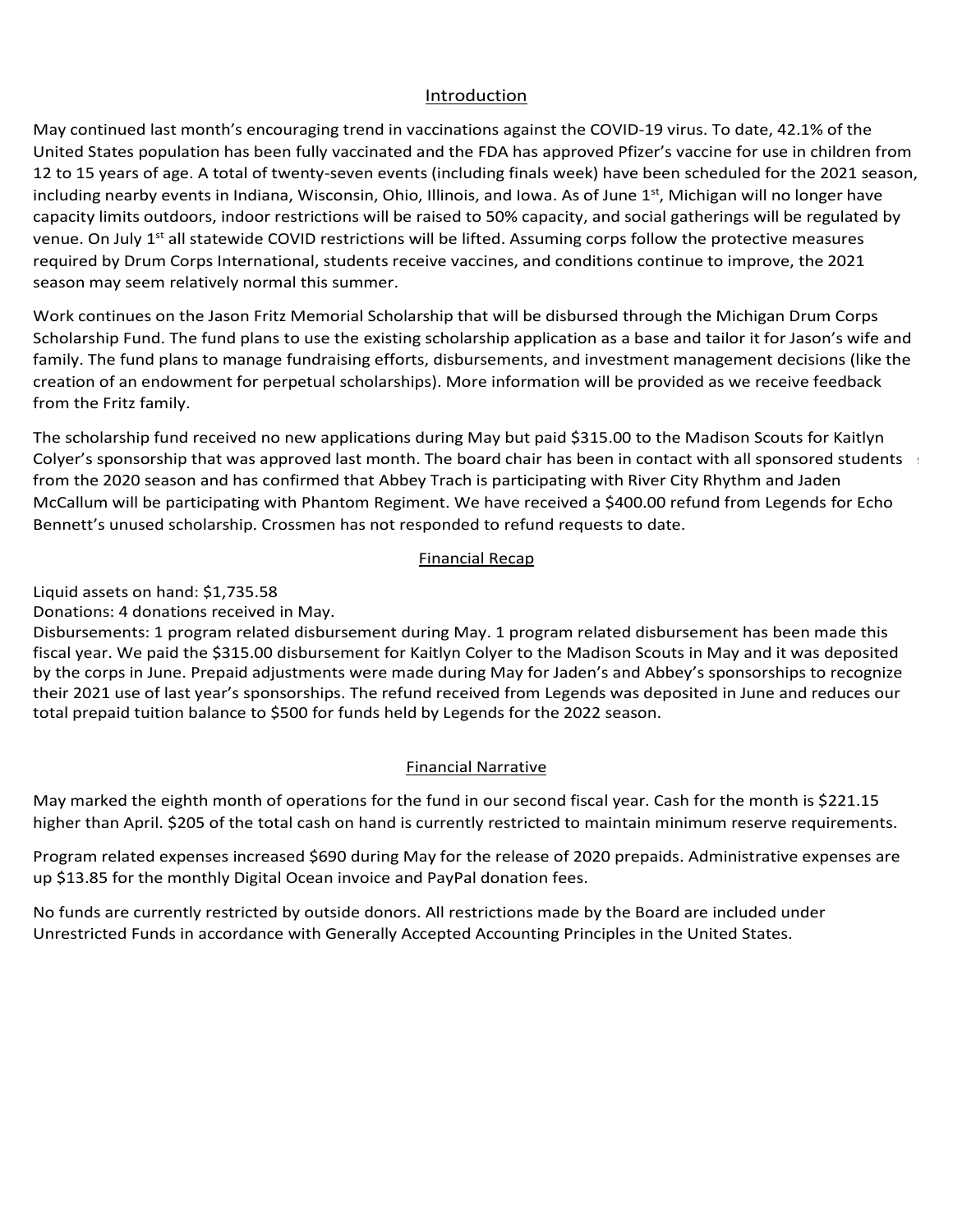## **Michigan Drum Corps Scholarship Fund 7:05 PM Statement of Financial Position 1976** 06/06/2021 As of May 31, 2021 **Accrual Basis Accrual Basis**

|                                         | <b>May 2021</b> | Apr 2021 |
|-----------------------------------------|-----------------|----------|
| <b>ASSETS</b>                           |                 |          |
| <b>Current Assets</b>                   |                 |          |
| Cash                                    |                 |          |
| <b>Unrestricted - Checking</b>          | 1,849.58        | 1,628.43 |
| <b>Unrestricted - Savings</b>           | 91.00           | 91.00    |
| <b>Less: Reserve Requirements</b>       | (205.00)        | (205.00) |
| <b>Total Unrestricted Cash</b>          | 1,735.58        | 1,514.43 |
| <b>Restricted Cash</b>                  | 205.00          | 205.00   |
| <b>Total Checking/Savings</b>           | 1,940.58        | 1,719.43 |
| <b>Accounts Receivable</b>              |                 |          |
| <b>Accounts Receivable</b>              | 0.00            | 0.00     |
| <b>Pledges Receivable</b>               | 0.00            | 0.00     |
| <b>Allowance for Uncollectibles</b>     | 0.00            | 0.00     |
| <b>Total Accounts Receivable</b>        | 0.00            | 0.00     |
| <b>Total Current Assets</b>             | 1,940.58        | 1,719.43 |
| <b>Fixed Assets</b>                     |                 |          |
| <b>Property, Plant, &amp; Equipment</b> | 0.00            | 0.00     |
| <b>Total Fixed Assets</b>               | 0.00            | 0.00     |
| <b>Other Assets</b>                     |                 |          |
| <b>Marketable Securities</b>            | 0.00            | 0.00     |
| <b>Prepaid Expenses</b>                 | 900.00          | 1,590.00 |
| <b>Other Assets</b>                     | 0.00            | 0.00     |
| <b>Security Deposits</b>                | 0.00            | 0.00     |
| <b>Endowments</b>                       | 0.00            | 0.00     |
| <b>Total Other Assets</b>               | 900.00          | 1,590.00 |
| <b>TOTAL ASSETS</b>                     | 2,840.58        | 3,309.43 |
| <b>LIABILITIES &amp; EQUITY</b>         |                 |          |
| <b>Liabilities</b>                      |                 |          |
| <b>Current Liabilities</b>              |                 |          |
| <b>Accounts Payable</b>                 | 0.00            | 0.00     |
| <b>Total Accounts Payable</b>           | 0.00            | 0.00     |
| <b>Other Current Liabilities</b>        |                 |          |
| <b>Salaries and Wages Payable</b>       | 0.00            | 0.00     |
| <b>Total Other Current Liabilities</b>  | 0.00            | 0.00     |
| <b>Total Current Liabilities</b>        | 0.00            | 0.00     |
| <b>Long Term Liabilities</b>            |                 |          |
| <b>Notes Payable</b>                    | 0.00            | 0.00     |
| <b>Total Long Term Liabilities</b>      | 0.00            | 0.00     |
| <b>Total Liabilities</b>                | 0.00            | 0.00     |
| <b>Equity</b>                           |                 |          |
| <b>Unrestricted Net Assets</b>          | 2,840.58        | 2,994.43 |
| <b>Donor Restricted Net Assets</b>      | 0.00            | 0.00     |
| <b>Total Equity</b>                     | 2,840.58        | 2,994.43 |
| <b>TOTAL LIABILITIES &amp; EQUITY</b>   | 2,840.58        | 2,994.43 |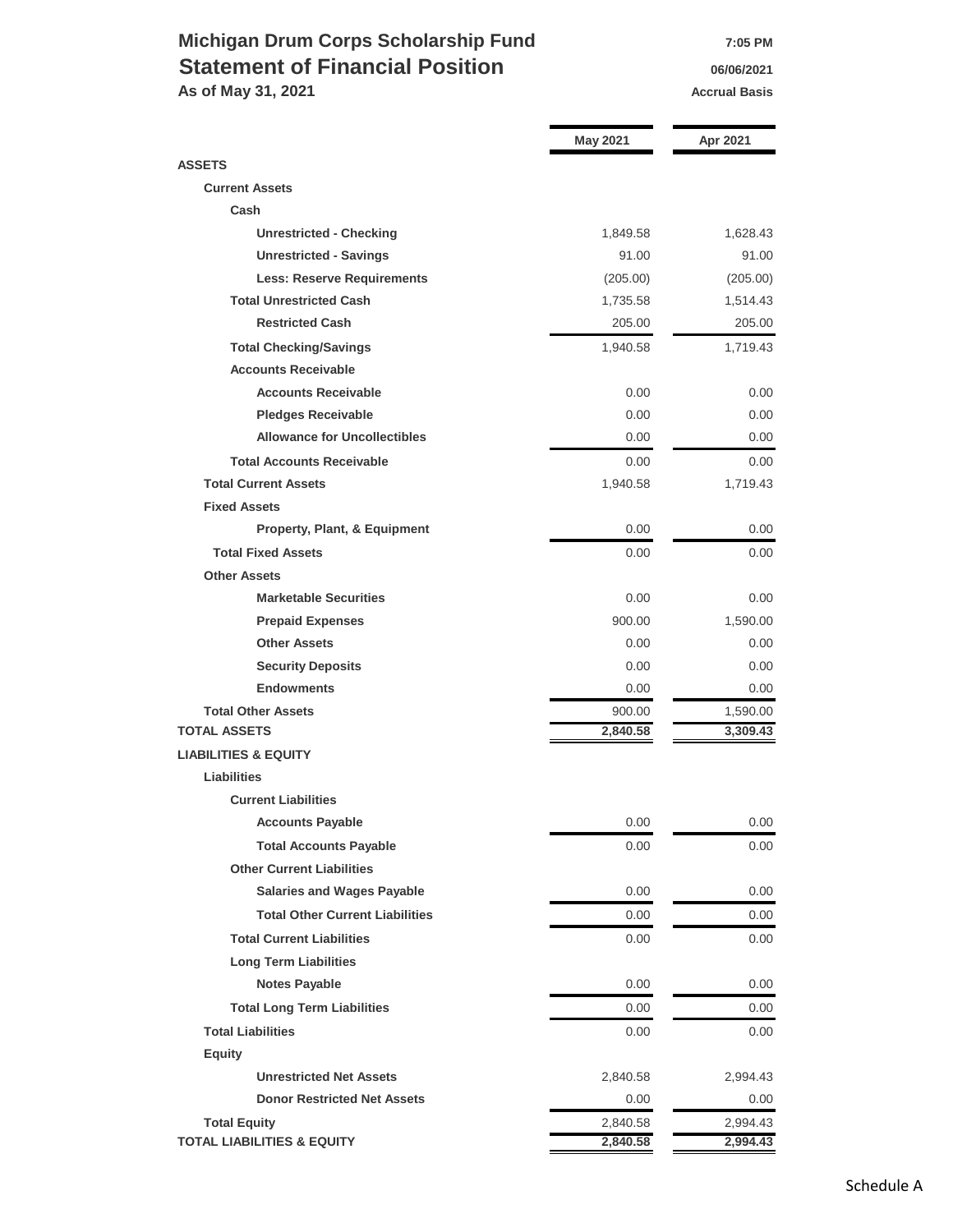## **Michigan Drum Corps Scholarship Fund** *PHOTER SCHOLARSHIP FUND* **7:05 PM Statement of Activities 06/06/2021 May 2021 Accrual Basis Accrual Basis Accrual Basis**

|                                      | <b>May 2021</b> | Apr 2021  | <b>Year to Date</b> |
|--------------------------------------|-----------------|-----------|---------------------|
| <b>Ordinary Income/Expense</b>       |                 |           |                     |
| Income                               |                 |           |                     |
| <b>Contributions</b>                 |                 |           |                     |
| <b>Individual Contributions</b>      | 550.00          | 0.00      | 1,505.00            |
| <b>Corporate Contributions</b>       | 0.00            | 0.00      | 0.00                |
| <b>Gifts in Kind</b>                 | 0.00            | 0.00      | 0.00                |
| <b>Total Contributions</b>           | 550.00          | 0.00      | 1,505.00            |
| <b>Major Gifts</b>                   | 0.00            | 0.00      | 0.00                |
| <b>Investments</b>                   |                 |           |                     |
| <b>Interest Income</b>               | 0.00            | 0.00      | 0.00                |
| <b>Investments</b>                   | 0.00            | 0.00      | 0.00                |
| <b>Other Income</b>                  | 0.00            | 0.00      | 0.00                |
| <b>Total Investments</b>             | 0.00            | 0.00      | 0.00                |
| <b>Other Income</b>                  | 0.00            | 0.00      | 0.00                |
| <b>Total Income</b>                  | 550.00          | 0.00      | 1,505.00            |
| <b>Expense</b>                       |                 |           |                     |
| <b>Program Expenses</b>              |                 |           |                     |
| <b>Auditions &amp; Camp Fees</b>     | 0.00            | 0.00      | 0.00                |
| <b>Member Tuition</b>                | 690.00          | 315.00    | 1,005.00            |
| <b>Other Program Expenses</b>        | 0.00            | 0.00      | 0.00                |
| <b>Total Program Expenses</b>        | 690.00          | 315.00    | 1,005.00            |
| <b>Administrative Expenses</b>       |                 |           |                     |
| <b>Supplies</b>                      | 0.00            | 0.00      | 0.00                |
| Postage                              | 0.00            | 0.00      | 0.00                |
| <b>Travel</b>                        | 0.00            | 0.00      | 0.00                |
| <b>Registration Fees</b>             | 0.00            | 0.00      | 0.00                |
| <b>Software Purchases</b>            | 0.00            | 0.00      | 0.00                |
| <b>Other Expenses</b>                | 0.00            | 0.00      | 0.00                |
| <b>Contract Services</b>             | 0.00            | 0.00      | 0.00                |
| <b>Website Expenses</b>              | 6.00            | 6.00      | 48.00               |
| <b>Fundraising Expenses</b>          | 0.00            | 0.00      | 0.00                |
| <b>Bank Fees</b>                     | 0.00            | 0.00      | 18.45               |
| <b>Paypal Fees</b>                   | 7.85            | 0.00      | 11.05               |
| <b>Total Administrative Expenses</b> | 13.85           | 6.00      | 77.50               |
| <b>Total Expenses</b>                | 703.85          | 321.00    | 1,082.50            |
| <b>Net Income</b>                    | $-153.85$       | $-321.00$ | 422.50              |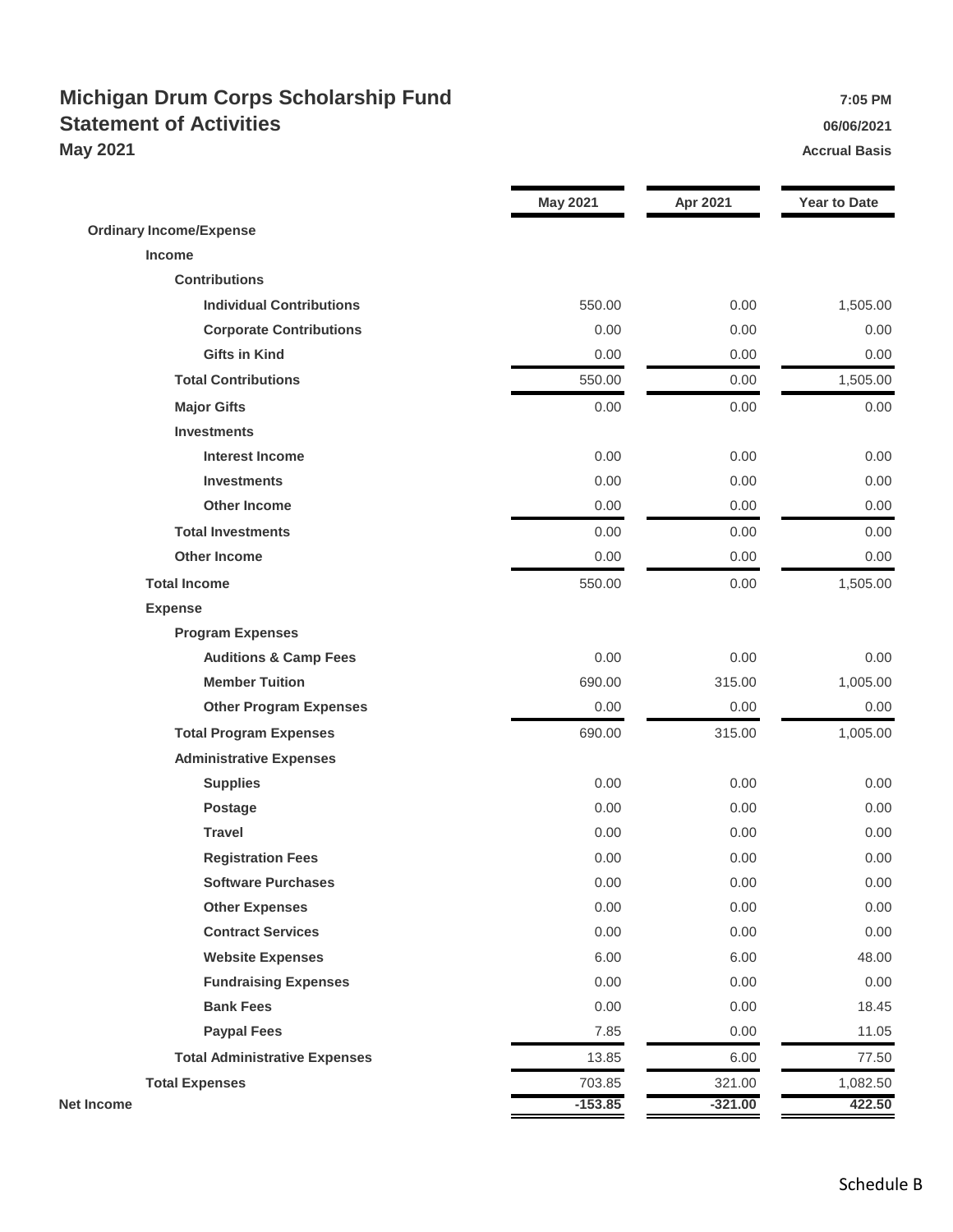# **Michigan Drum Corps Scholarship Fund** *PHOTER SCHOLARS PM 7:05 PM* **Statement of Changes in Net Assets 1988 1988 1988 1988 1988 1988 1988 1988 1988 1988 1988 1988 1988 1988 1988 1988 1988 1988 1988 1988 1988 1988 1988 1988 1988 1988 19**

**As of May 31, 2021 Accrual Basis Accrual Basis** 

|                                                      | <b>May 2021</b> | Apr 2021  | <b>Year to Date</b> |
|------------------------------------------------------|-----------------|-----------|---------------------|
| <b>Total Unrestricted Revenues</b>                   | 550.00          | 0.00      | 1,505.00            |
| <b>Net Assets Released from Restriction</b>          | 0.00            | 0.00      | 0.00                |
| <b>Total Unrestricted Expenses and Losses</b>        | $-703.85$       | $-321.00$ | $-1,082.50$         |
| <b>Increase in Unrestricted Net Assets</b>           | $-153.85$       | $-321.00$ | 422.50              |
|                                                      | 0.00            | 0.00      | 0.00                |
| <b>Donor Restricted Net Assets</b>                   | 0.00            | 0.00      | 0.00                |
| <b>Temporarily Restricted Net Assets</b>             | 0.00            | 0.00      | 0.00                |
| <b>Contributions</b>                                 | 0.00            | 0.00      | 0.00                |
| <b>Net Assets Released from Restriction</b>          | 0.00            | 0.00      | 0.00                |
| <b>Increase in Temporarily Restricted Net Assets</b> | 0.00            | 0.00      | 0.00                |
| <b>Permanently Restricted Net Assets</b>             | 0.00            | 0.00      | 0.00                |
| <b>Contributions</b>                                 | 0.00            | 0.00      | 0.00                |
| <b>Increase in Permanently Restricted Net Assets</b> | 0.00            | 0.00      | 0.00                |
| <b>Change in Net Assets</b>                          | $-153.85$       | $-321.00$ | 422.50              |
| <b>Beginning Net Assets:</b>                         | 2,994.43        | 3,315.43  | 2,418.08            |
| <b>Ending Net Assets:</b>                            | 2,840.58        | 2,994.43  | 2,840.58            |